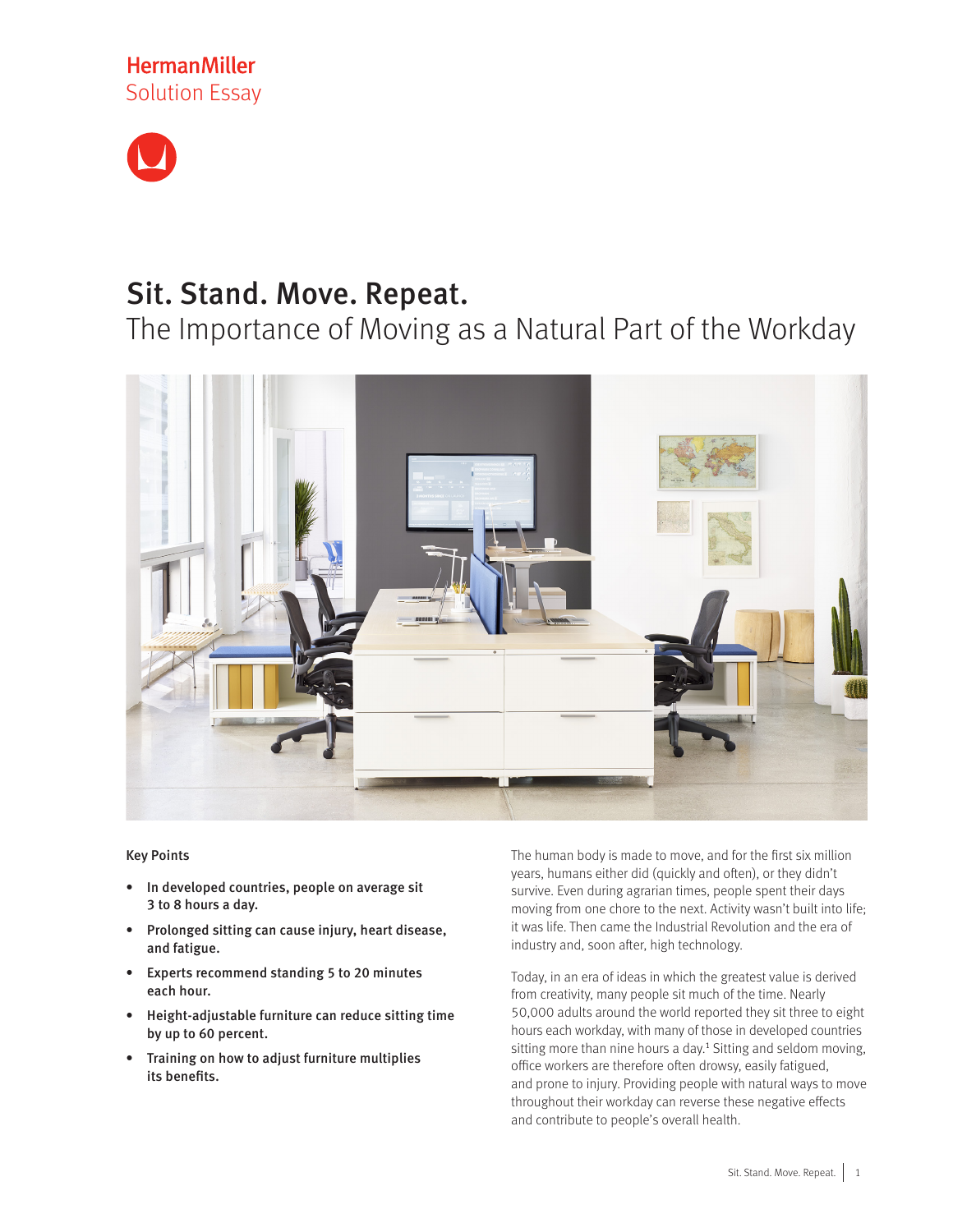## Solution Essay

#### What We Know

Our bodies are made for movement. Standing and moving are unique biological triggers that play a key role in being healthy. Unfortunately, the sedentary life that many office workers have adopted affects their health regardless of how much they eat or how much they exercise. A study that followed 17,000 Canadians, ages 18 to 90, for 12 years showed that "daily time spent sitting was associated with an elevated risk of all-cause and cardiovascular disease mortality…independent of leisure time physical activity levels and body mass index (BMI)."<sup>2</sup>

Sitting for extended time periods is linked with visual symptoms<sup>3</sup>, high triglycerides<sup>4</sup>, obesity<sup>5</sup>, insulin resistance<sup>6</sup>, cardiovascular disease<sup>7</sup>, and cancer<sup>8</sup>. Without regular and incidental standing and walking, the activity of lipo-protein lipase, the enzyme that breaks down plaque-causing fats in our blood, drops off significantly<sup>9</sup>.

Prolonged sitting has also been shown to result in increasing worker discomfort over the course of the workday.<sup>10</sup> And, research shows an association between increasing discomfort and decreasing productivity, as well as future pain.<sup>11</sup> What's more, the causal chain from prolonged, immobile sitting to possible health risks exists even when one sits in a highly adjustable, ergonomically supportive work chair.

If sitting all day poses such risks, some say the answer is to stand. However, abandoning one's chair to work all day at a stand-up surface is associated with its own hazards: lower extremity discomfort and fatigue, lower extremity swelling and venous pooling, lower back pain, and entire body fatigue.<sup>12</sup>

The risks associated with prolonged standing have prompted some to propose methods for increasing walking time over the course of the workday. Attempts have included combining a treadmill or a bicycle with a work surface. However, the health risks these methods present—in terms of eye strain and fatigue from a mismatch in support for gross and fine motor activities—outweigh any potential benefits.<sup>14</sup>

A third way is needed: because work requires sitting, standing, and moving, the ideal landscape of the workplace would naturally afford people choice among a variety of postures. The result is an environment that is good for both mind and body.



A physical workload that's too low (sitting all day) or too high (standing all day) increases the risk of back pain. Ergonomists recommend standing about five minutes out of every hour, with some, such as James Mallon of Humantech, recommending up to 20 minutes.<sup>13</sup>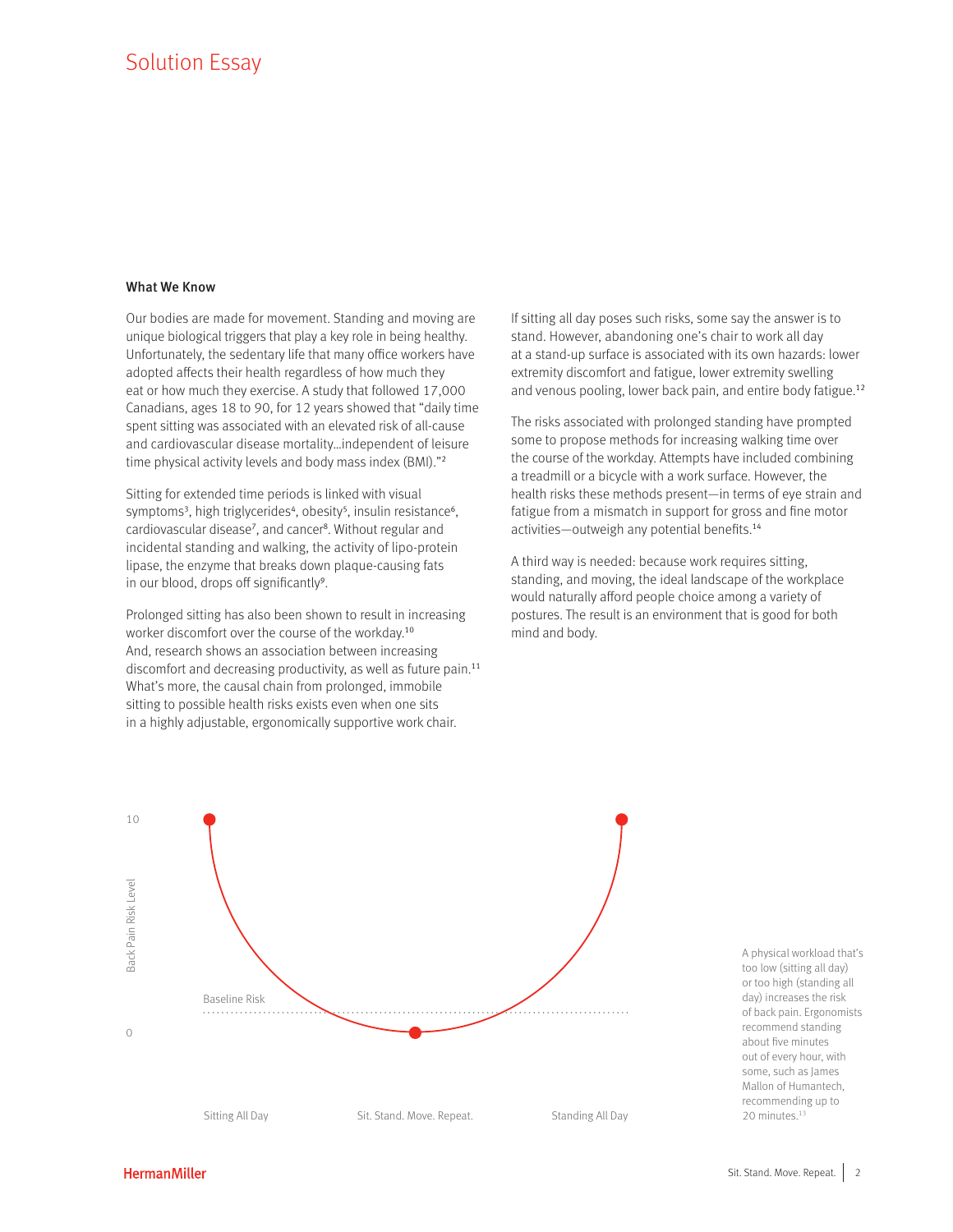The practice of alternating between sitting and standing at work has been linked to increased HDL (good cholesterol)<sup>15</sup>, more frequent muscle contractions,<sup>16</sup> decreased incidence of breathing difficulties<sup>17</sup>, and decreased swelling of the lower limbs.<sup>18</sup> Sit-to-stand practices have also been linked with helping our bodies properly express the genes necessary to build healthy muscle.<sup>19</sup> Sit-to-stand work reduces low back discomfort<sup>20</sup> and causes significantly less discomfort compared to sitting-only work.<sup>21</sup> Importantly, sit-to-stand working seems to show little or no decrease in productivity overall compared to seated office work.<sup>22</sup> As discomfort decreases, in fact, productivity should increase.

#### **Therefore**

A combination of sitting, standing, and moving over the course of the workday—and not too much of any one activity—is the best approach to managing the balance between postural risk and physical comfort. Pairing a work landscape that includes postural choices with education to help people learn how to listen to their bodies equips them to make postural change a natural part of what they do at work.

#### Design Problem

The most appealing human environments are rooted in our natural modes of interaction and behavior. Because our bodies are made to move, we require environments that offer choices for a variety of postures throughout the day and across the office landscape. These choices must be such that people can immediately grasp where they can go and what they can do to achieve their goals and do their most meaningful work.

#### Design Solution

One part of the solution is providing furniture in appropriate settings so that people have options to sit, stand, and move during their workday. The other part consists of helping people understand the benefits of moving and changing their postures, as well as the basics of adjusting their furniture.

#### Furniture for Postural Variety

Herman Miller has always believed in the importance of supporting a variety of postures and encouraging healthy movement. In the 1960s, before the term ergonomics was widely known, designers such as George Nelson designed a stand-up, roll-top desk for the Action Office® line, and Robert Propst designed a "perch," which was a cross between a stool and a chair.

Because they themselves stood for part of their workday, these designers knew the benefits of standing, and their designs reflect that. These insights laid the groundwork for Bill Stumpf to design the Herman Miller's Ergon® Chair, which introduced the science of ergonomics to the furniture industry and established a focus on health-positive seating at Herman Miller that has continued ever since.

Today, in addition to its line-up of performance work chairs, Herman Miller offers a selection of tables and desks that provide postural options through fast, easy height adjustability. Using electric adjustment systems—as opposed to weightbalanced, cantilevered approaches—these products offer ease of use that furthers the goal of helping people incorporate postural change into their everyday activities.

One of these products is the Renew™ sit-to-stand table, which is designed to make moving between sitting and standing postures intuitive. Designer Brian Alexander designed the feel of the table's soft-edged, paddle-shaped switch so it can be used without looking at it or even thinking about it. A range of adjustments lets the user choose the perfect sitting or standing height, or share a space with others without compromising on comfort. Combined with a highly adjustable work chair that both encourages movement and supports the sitter properly, Renew gives the office worker a full range of healthy movement.

Locale™ is another solution that incorporates the importance of movement. Recognizing collaboration as a necessity of good business, designers Sam Hecht and Kim Colin conceived of Locale as neighborhoods that allow people to effortlessly transition from individual work to collaborative group and social activities. People move and change positions naturally because of Locale's curved work surfaces that invite interaction and generously accommodate several people collaborating. Height-adjustable elements allow easy movement from seated, focused work to standing, collaborative interactions.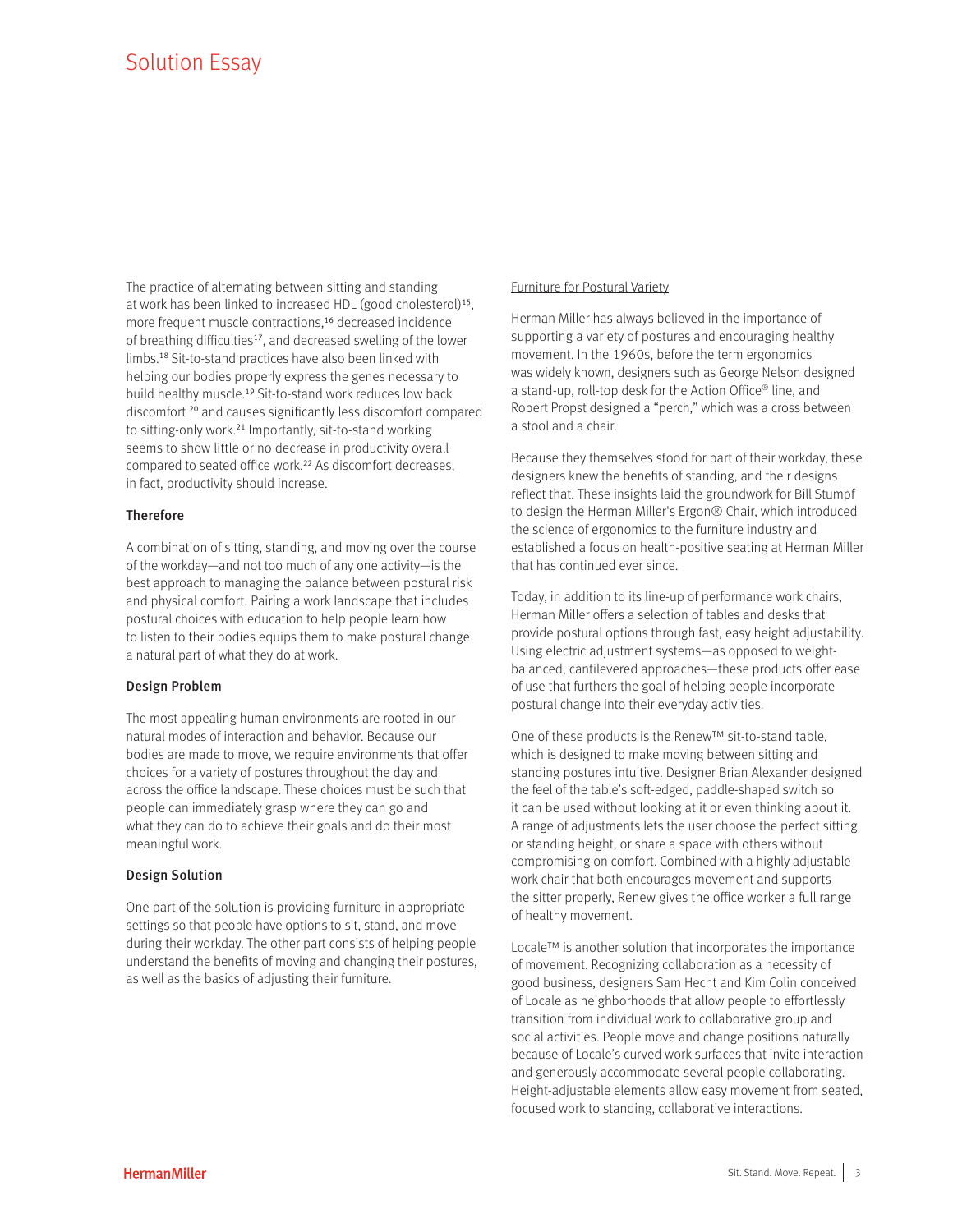# Solution Essay

#### Study Design: Randomized Control Trial



During the study, there were some days when workers had to stand periodically and some days when they could choose not to.

#### Educating People

Research has shown a strong correlation between training and actually using the standing posture in workspaces that are equipped with sit-to-stand capability.<sup>23</sup> The most effective training focuses on helping people recognize musculoskeletal discomfort and risk, learn the value of varying their postures, and understand the reasons for behavioral change.<sup>24</sup>

Providing a variety of postural options combined with training and organizational support have also proven effective at reducing sitting time.<sup>25</sup> On average, workers reduce their sitting time from 51 to 68 percent of their day to 20 to 30 percent when provided with a height-adjustable workstation.<sup>26</sup> And, physical activity minutes are greater in organizations where psychosocial and environmental factors are both supportive of physical activity.<sup>27</sup> Living in a supportive culture can result in 30 to 59 more minutes of physical activity per week for office workers who feel supported in the workplace.<sup>28</sup>

A study that considered the effects of ergonomic training and adjustable workspace design on musculoskeletal discomfort and performance is illustrative.<sup>29</sup> During the first four days of the 15-day experiment, a control group of participants received standard instruction about the work setting and received

the manufacturer's pamphlet that gave instructions on chair adjustment. A second group of participants additionally heard a 1.5-hour instructional session that included case studies and hands-on practice periods.

The control group reported more than four times as many musculoskeletal symptoms as the trained group, which on some days had zero symptoms. In addition, performance accuracy was significantly higher for the trained group. They also reported a greater sense of control over the work environment because they were able to apply what they knew about the importance of sitting and standing throughout the day.

The results of the study underscore why training employees who spend much of their workday at the computer and following up with them is a smart investment for companies committed to a healthy workplace. The most basic tenet of ergonomics is that every solution should fit both the person and the task. Our tasks are changing, our work is changing, and our workplace must change with us. Part of that response should include changing the ways organizations provide for and individuals think about postural variety in the office.